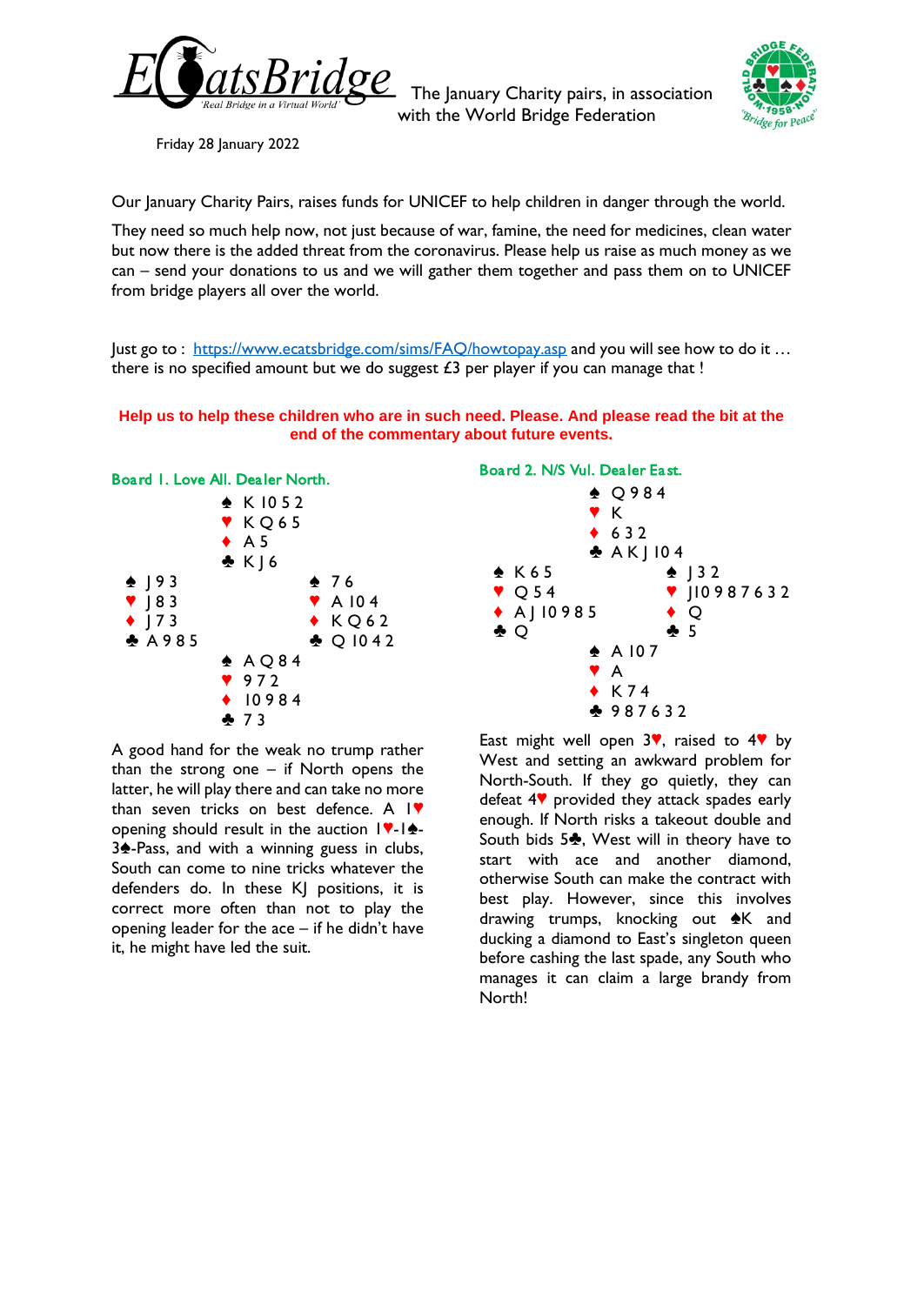

South has an in-between sort of hand – too good for a weak two in spades, not quite good enough for an opening at the one level. Even 2<sup> $\triangle$ </sup> is not certain to make, though South can succeed by taking the winning view in diamonds. But if South chooses to open at the one level, no mortal North is going to let the bidding die in  $2\spadesuit$ , and I expect minus scores for North-South to be far more common than pluses.





East-West are likely to bid  $|A-2|$ -2 $A-3$ 3NT. North will probably lead a middle club honour, after which West can actually take no fewer than eleven tricks if she guesses everything right in the play. But in practice, the struggle is likely to revolve around declarer's search for a tenth winner – nine tricks are easy enough to come by with the favourable lie of the cards. 630 to East-West ought to be a decent score, 600 may be a little below average.



With 10 points opposite 13 and no great fit, North-South may very well settle for a part score after Pass-14-24-27-24. As it happens, though, both  $4\spadesuit$  and 3NT are lucky makes with some good decisions in the play (in  $4\spadesuit$ , for example, declarer will need to take a heart finesse). Any North-South pair who do bid and make game will score close to a top, while plus 170 in a spade part score will still be a decent result. Any plus for East-West ought to be worth a substantial number of match points.

# Board 6. E/W Vul. Dealer East.



Although East has the worst hand at the table (indeed, the worst hand of the evening), a large number of match points may swing on his opening lead. North will play in four spades at most tables, and if East is inspired enough to lead a diamond, the contract will be defeated for an excellent score. If South's opening bid of  $1$ . is overcalled by West with 1NT, doubled by North and passed out, West may come to six tricks for minus only 200 and a fair result, since I expect North-South plus 420 to be the most popular outcome.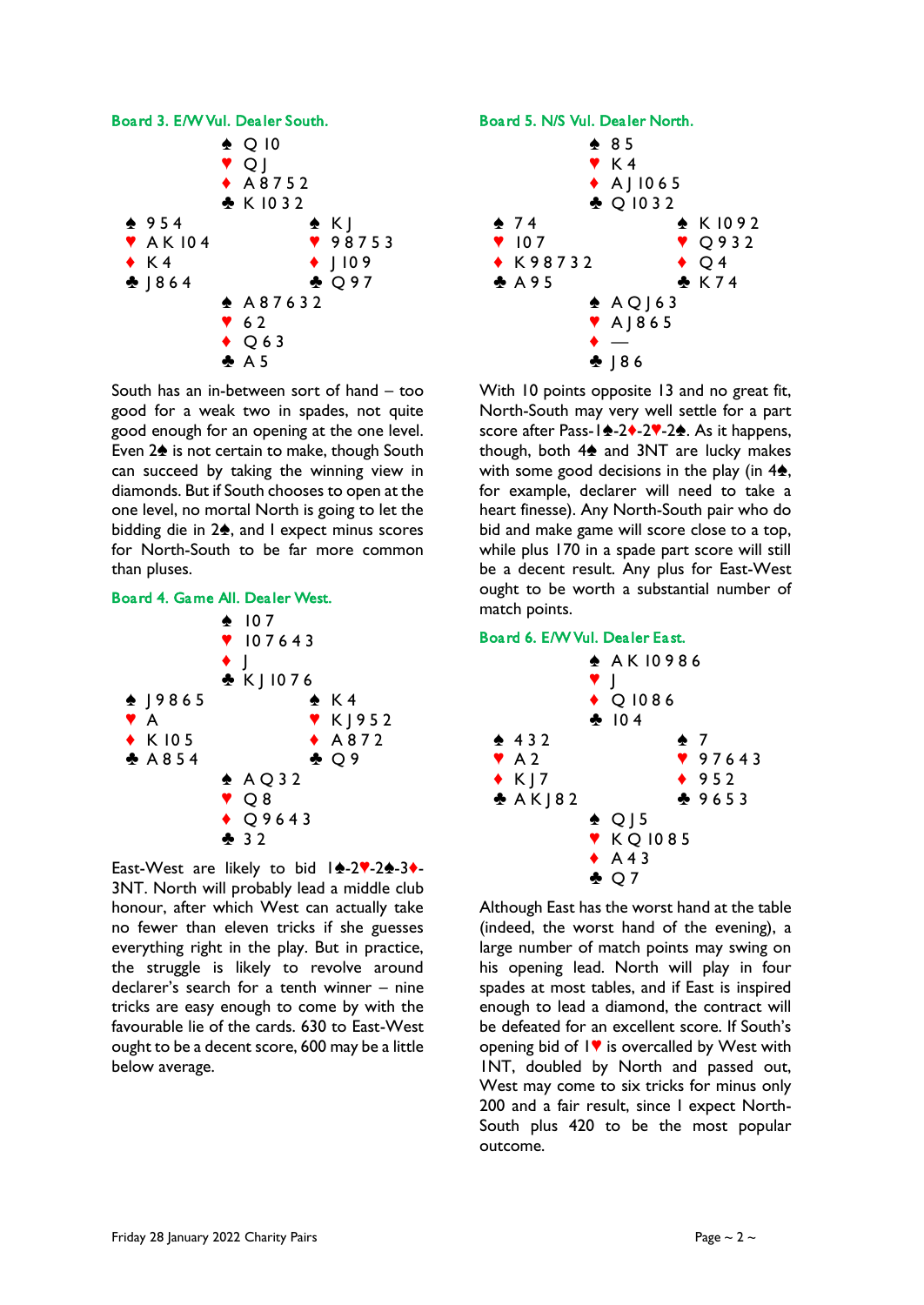

If, after  $1\rightarrow 2\rightarrow 2\rightarrow$ , East not unreasonably tries  $3NT$ , he will wish he hadn't – the defence can take the first five hearts and a trick in the wash.  $4\spadesuit$  is beaten if North leads  $\blacktriangledown A$  and continues the suit – provided that South does not signal encouragement with the nine! – since this defence will cause West to lose trump control. On a trump or diamond lead, the defenders can still prevail by switching the attack to hearts – but on a club lead, West wins with the queen and, provided he plays trumps safely, can just get home.

# Board 8. Love All. Dealer West.



If North opens a weak no trump before East can do the same, he may well steal the hand. Since East-West can make game but may not bid that high, it will be up to them to defend accurately to hold North to four tricks for a reasonable score. If North instead opens  $1\clubsuit$ , should East make a takeout double? Certainly he should, but even then East-West will need to take some aggressive views to reach 3NT or  $4\spadesuit$ , both of which can be made with careful play.



Those North-Souths who reach game in spades will score best on this deal – but getting to the eight-card fit as opposed to the ten-card diamond fit may not be so easy. If North opens 1<sup> $\bullet$ </sup> and East overcalls 1 $\blacktriangledown$ , South will do well to introduce spades rather than committing his side to playing in diamonds. If North passes and East opens  $\mathsf{I}\blacktriangledown$ , it will be harder for North-South to reach the best spot – though some might double on the South hand, intending to convert clubs to diamonds, and some might even overcall  $\mathbf{A}$ .

## Board 10. Game All. Dealer East.



West's weak no trump may attract an Aspro overcall of 2<sup> $\bullet$ </sup> by North, showing hearts and another. If South now bids  $2\blacklozenge$  to deny hearts, and North passes, this appalling method will record yet another dismal result, since (a) you cannot make as many tricks in diamonds as in hearts, and (b) you would score less well even if you could. Especially at pairs, there is a good case for North not to bother with his convention and just overcall 2<sup>.</sup> If East-West are using four-card majors and a strong no trump, they might do very well here after  $1$ . by West and 1NT by East, for unless North doubles this to show hearts, South will lead a spade and eight tricks will be made.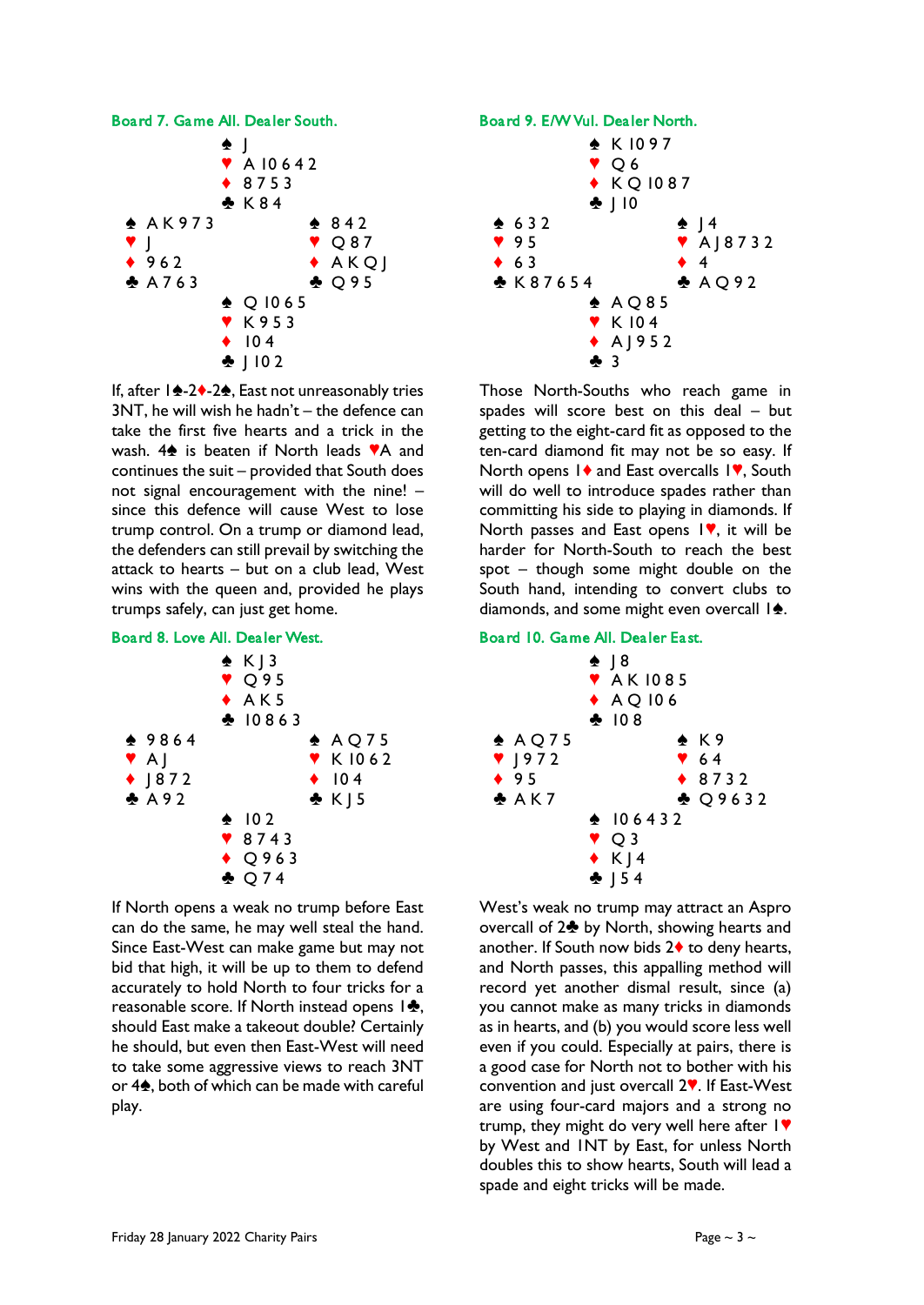

North-South can make  $4\%$  easily enough – whether they can bid it is another matter. If South opens  $1\spadesuit$ , is North good enough for a response of  $2$ <sup>9</sup>? Not by modern standards, certainly – and if he responds 1NT, he may very well find himself playing in that inelegant contract. Perhaps South should open 1NT, five-card major notwithstanding – but will North do more than transfer to  $2\blacktriangledown$  over that? Pairs who use a forcing 1NT response to a five-card major opening will be able to bid  $\mathbf{A}$ -INT-2<sup>+</sup>-2<sup>\*</sup>-3<sup>\*</sup>-4<sup>\*</sup>, and will score very well for their pains.

#### Board 12. N/S Vul. Dealer West.



This set of deals has not contained a slam until now – North-South can make twelve tricks in spades or in diamonds, though any pair who actually reaches the six level ought not to be overly proud of themselves! After Pass-1+-17-14, should North raise to 24 or to 34? I would say the former, since the singleton club is a dubious asset, and three small cards in partner's first suit is not a great holding. But South has just about enough for a further move, and North can then bid game.

## Board 13. Game All. Dealer North.



What should South open after two passes?  $1$ , 3 $\blacktriangledown$  and even 4 $\blacktriangledown$  are possibilities. Over the last of these, West will bid  $4\spadesuit$  and East may feel that he is worth a slam try of  $5$ . West ought not to accept this, since even with the  $\star$ K well placed, 6 $\star$  cannot be made on the lie of the cards. 650 to East-West will be the most common result, but I would not be surprised to see one or two pairs over-reach to a minus score.

#### Board 14. Love All. Dealer East.



What should North rebid after  $|\triangle -$ INT? 2NT best describes the values, and leaves room for South to show a five-card heart suit, so that would be my choice.  $2\clubsuit$  is a good alternative, to be followed by  $2NT$  over  $2\spadesuit$ . If North follows that route, West may find the unfortunate lead of  $\mathbb{V}Q$ , after which South can make an overtrick. Even if North does not mention his clubs, West may choose a heart lead in preference to a club anyway – but fourth highest of the longest suit works better here, and minus 400 won't be a bad score at all for East-West.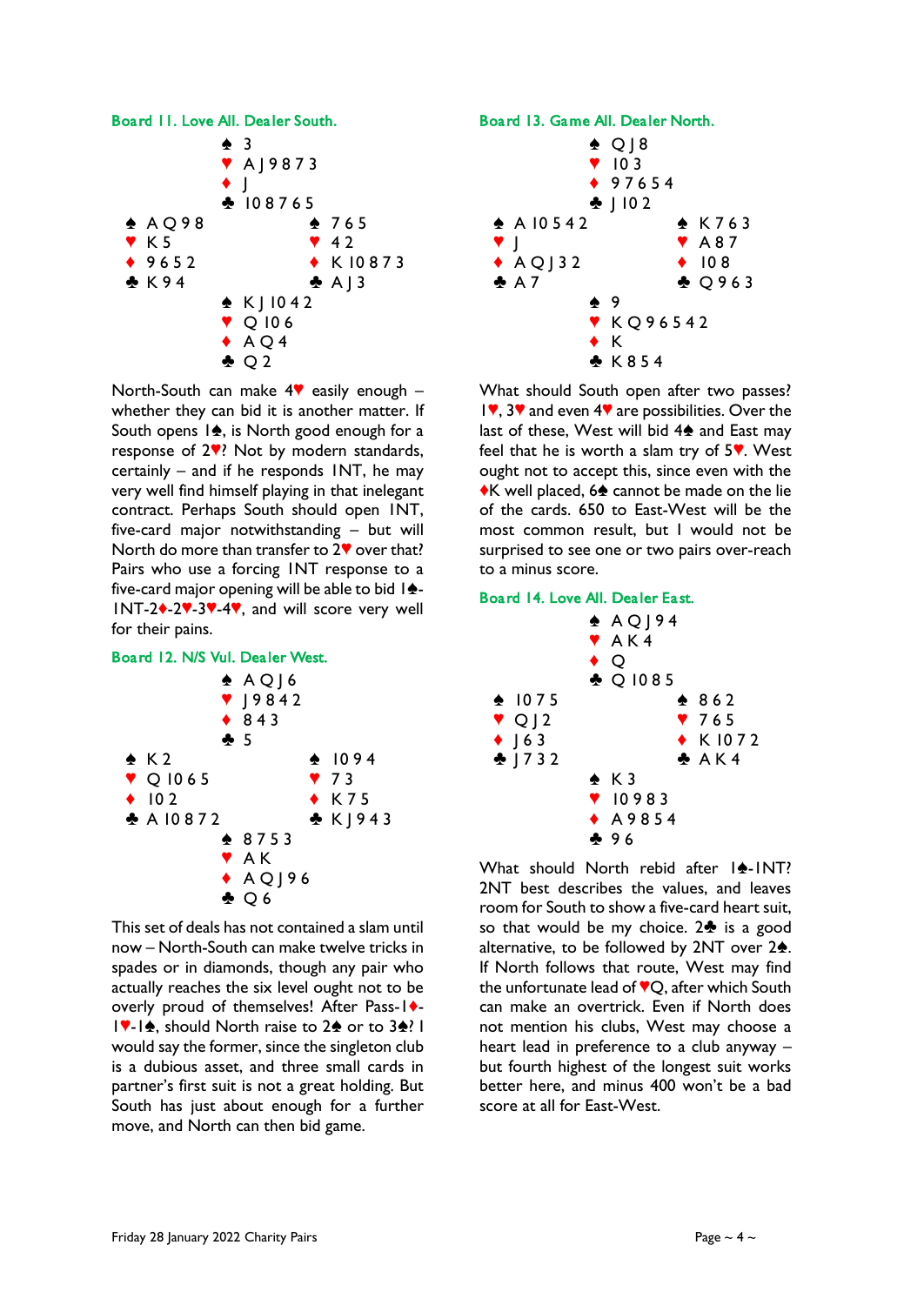

It's possible that this deal will be passed out, but these days I imagine that North will open 1♥ or 1NT in third position. If he chooses the former, East-West are likely to compete to  $2\spadesuit$  or  $3\spadesuit$ , scoring a comfortable 140. They can do better still in defence to 1NT, taking eight tricks for 200. That will serve North right, of course – to open a weak no trump on a minimum facing a passed partner, vulnerable at pairs, is usually suicidal.

| Board 16, E/W Vul. Dealer West. |                            |                  |
|---------------------------------|----------------------------|------------------|
|                                 | $\triangle$ Q93            |                  |
|                                 | $\blacktriangledown$ A 105 |                  |
|                                 | $\bullet$ 952              |                  |
|                                 | $\cdot$   1063             |                  |
| $\triangle$ AK   107            |                            | 42               |
| ♥ 987632                        |                            | $\vee$ Q J 4     |
| $\bullet$ 8                     |                            | AAK76            |
| $\clubsuit$ $A$                 |                            | $\clubsuit$ KO82 |
|                                 | $*865$                     |                  |
| Y K                             |                            |                  |
|                                 | $\blacklozenge$ Q   1043   |                  |
|                                 | ♣ 9754                     |                  |

Should West open her longest or her strongest suit? I have always been a firm believer in "longest first", but on this hand even I might make an exception. It ought not to make much difference  $-1$   $\triangleq$ -2 $\triangleq$ -2 $\angle$ -3NT-4<sup>.</sup>Pass is a sensible auction, and West can come to eleven tricks with accurate play. Plus 650 will score well for East-West, since there are bound to be a few "accidents" in the bidding or the play at some tables.

## Board 17. Love All. Dealer North.



South may make life awkward for his opponents with a weak jump overcall of  $3\clubsuit$ after East opens 14. West doesn't really have enough for a forcing  $3\triangle -$  the best he can do is make a negative double. But North can raise the stakes with  $4\clubsuit$ , over which East-West will do well to reach the comfortable 4<sup>2</sup>. North-South had better resist any temptation to sacrifice, for minus 500 will be close to a bottom score.

#### Board 18. N/S Vul. Dealer East.

|                          | 642<br>$\vee$ Q   7<br>$\triangle$ Q   73<br>$A$ A 94 |                           |  |
|--------------------------|-------------------------------------------------------|---------------------------|--|
| $\triangle$ AQ87         |                                                       | $\bullet$ 10953           |  |
| $\blacktriangledown$ A92 |                                                       | $\blacktriangledown$ K 10 |  |
| $\bullet$ 1084           |                                                       | $\triangle$ AK96          |  |
| X 82                     |                                                       | 263                       |  |
|                          | $\bullet$ K]                                          |                           |  |
|                          | $\sqrt{86543}$                                        |                           |  |
|                          | $\div$ 52                                             |                           |  |
|                          | $\clubsuit$ Q   105                                   |                           |  |

With a combined 23-count and no fit of longer than eight cards, East-West can – remarkably – take no fewer than eleven tricks in spades or no trumps, provided that West is declarer. Of course, this requires some double-dummy play; three finesses in diamonds through North and two in spades through South are followed by three rounds of hearts, end-playing North to lead away from  $\triangle A$ . Easy game, this bridge – but any East-West pair who get beyond a part score will do very well, even if they don't quite manage all their tricks.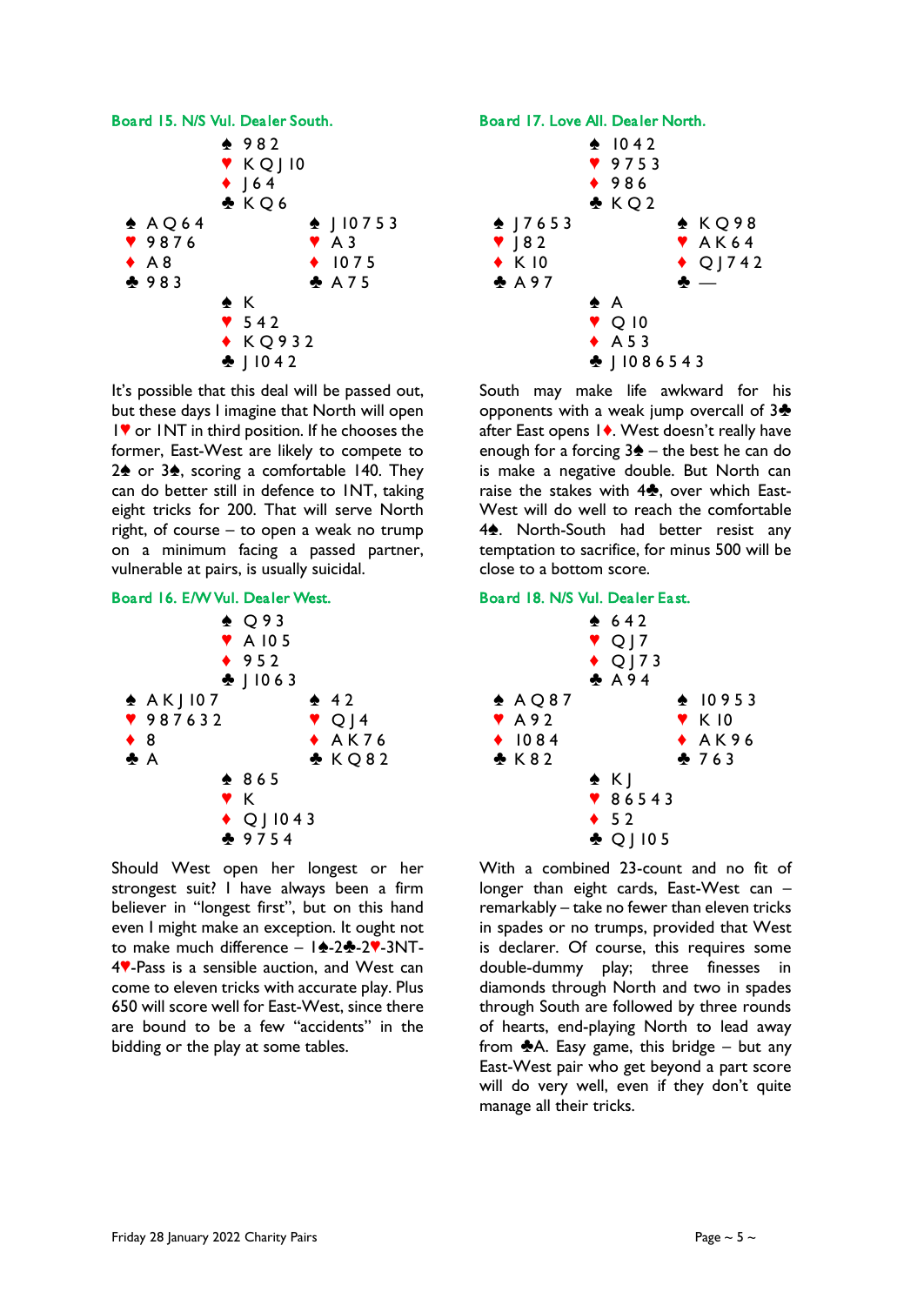

After North-Soutb bid 24-24-2NT-3NT, what should West lead at pairs? I think I would choose a club – any minor honour with East will help to set up tricks while retaining A and  $\overline{\bullet}$ K as entries. Of course, East doesn't have anything in clubs – but the lead turns out to give nothing away, and makes the search for an eleventh trick more difficult for South. A diamond lead, on the other hand, should make it relatively simple for South to pick up the second overtrick that will make a big difference to his side's score.

# Board 20. Game All. Dealer West.



 $4\spadesuit$  is a perfectly good contract on the East-West cards – until you look at the North-South cards and realise that the defenders can take two hearts,  $\clubsuit$ A and a club ruff. This defence is quite likely to be found, for a typical auction will see East bidding diamonds and South bidding hearts, after which North will have good reason to lead a heart rather than a "safe" diamond.



There will be a wide variety of final contracts on this deal. If North starts with a strong no trump, East-West may intervene in spades, after which South will do well to steer his side into a part score in clubs rather than hearts. If North begins with  $\vert \bullet \rangle$ , East will overcall  $\vert \bullet \rangle$ , South may make a negative double, and West should raise to 2<sup>.</sup> Now North-South can collect a plus score either by passing this out and defeating it, or by reaching the safe haven of  $3\clubsuit$  – but neither of these is an easy task. It's one of those hands where any plus score will be worth at least 60% of the match points.

## Board 22. E/W Vul. Dealer East.



Should West open the bidding after two passes, and if so, with what? I imagine most will go for  $1\blacktriangledown$  – after all, that is the suit West wants led. What of North – should she pass, double, or overcall 2<sup>0</sup>? Can East-West reach their par contract, which is  $3\spadesuit$  making exactly for 140 and a very fine score? For the answers to these questions, see the travelling score sheet  $-$  it's no use asking me!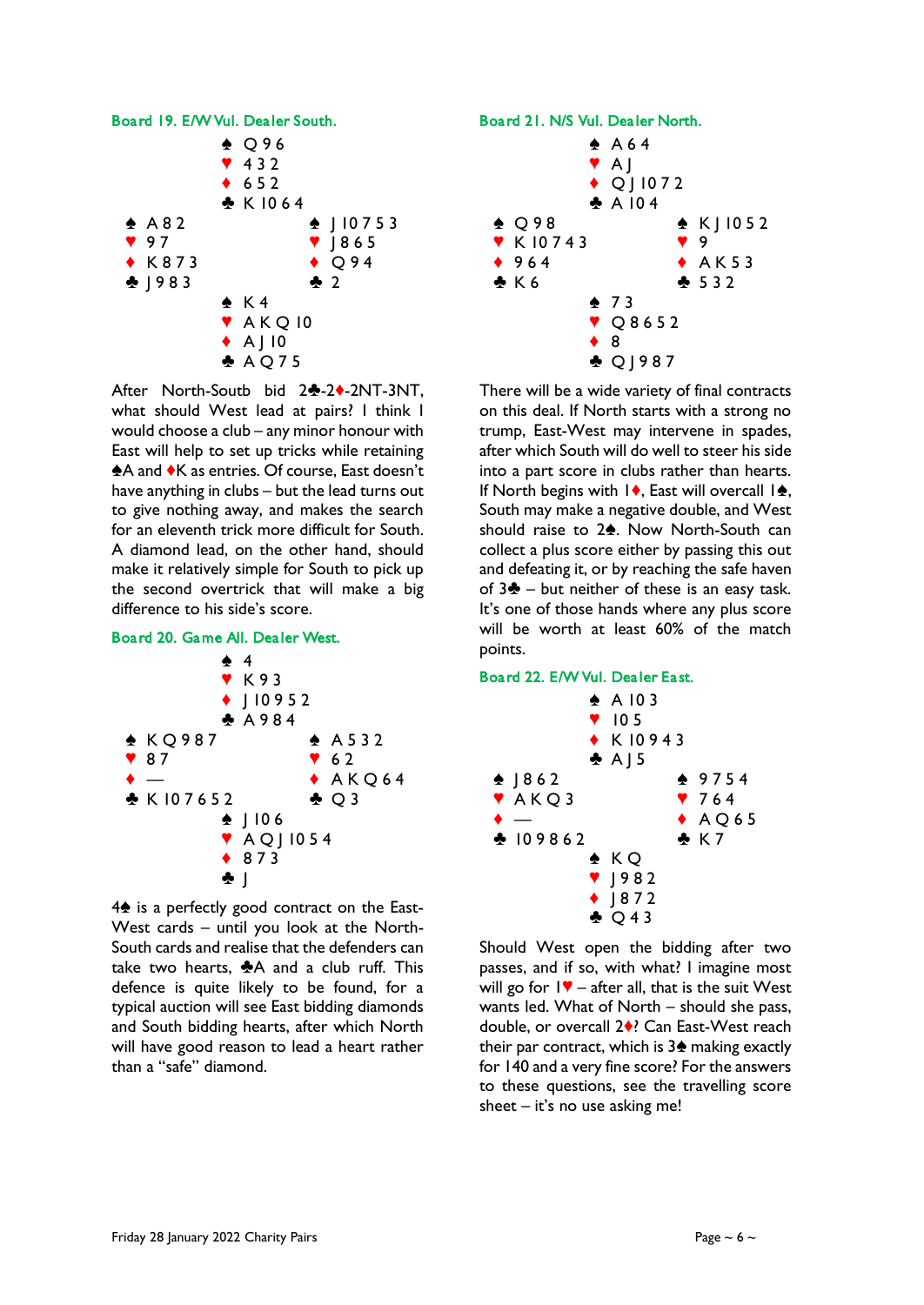

North-South can make 4<sup>th</sup> in some comfort, so the challenge will be for East-West to find their sacrifice in  $5\clubsuit$  (only one down on any defence) or even  $5\blacklozenge$  (one down unless the defenders find their club ruff). But I doubt that very many pairs will achieve this  $-$  it's difficult to see that East will bid at all during the auction. If South opens  $1\spadesuit$  and West overcalls  $2\spadesuit$ , North may feebly raise to only  $2\spadesuit$  – now East could venture a competitive double, giving his side some sort of chance.

Board 24. Love All. Dealer West.



Another easy game for North-South – but it's possible that they will not bid at all! East-West may start  $1\cdot-1NT-2\cdot-2\cdot-2$  when this comes round to South, he can re-open with a double, over which North may be tempted to pass. But if West is careful, he can always come to six tricks for minus only 300. Of course, if West not unreasonably passes, North-South will score an untroubled 420 or 450 in  $4\mathbf{V}$  – a trump lead, or spade lead and trump switch, can hold declarer to ten tricks.





With the favourable lie of the cards, this is a slam for East-West – there is no defence to 6NT, and if West is declarer and North leads a diamond, there is no defence to 7NT either. No one is going to play in a slam, of course, and at most tables East will declare 3NT on the lead of  $\P$ . Now, he will have to take some good views to make even twelve tricks – he must not cover with  $\mathbf{VQ}$ , he must win with **VA**, and run the black suits, later throwing North in with  $\mathbf{V}$ K to lead away from  $\mathbf{\bullet}$ K. If he does all of that, he will deserve a "thank you, partner!" from West.

#### Board 26. Game All. Dealer East.



If East passes and South opens  $1$ , West has a pretty sound weak jump overcall of  $3\dots$ . That won't save him from minus 800 if North passes and South doubles (or if North doubles for penalty, of course). North may prefer 3NT rather than try for a penalty – especially with a partner who is likely to pass out  $3\bullet$  on the grounds that "I only had a minimum, partner". If that happens, he can make ten tricks – beating the 620s in  $4\%$ , but losing to the 800s from 3<sup>\*</sup>.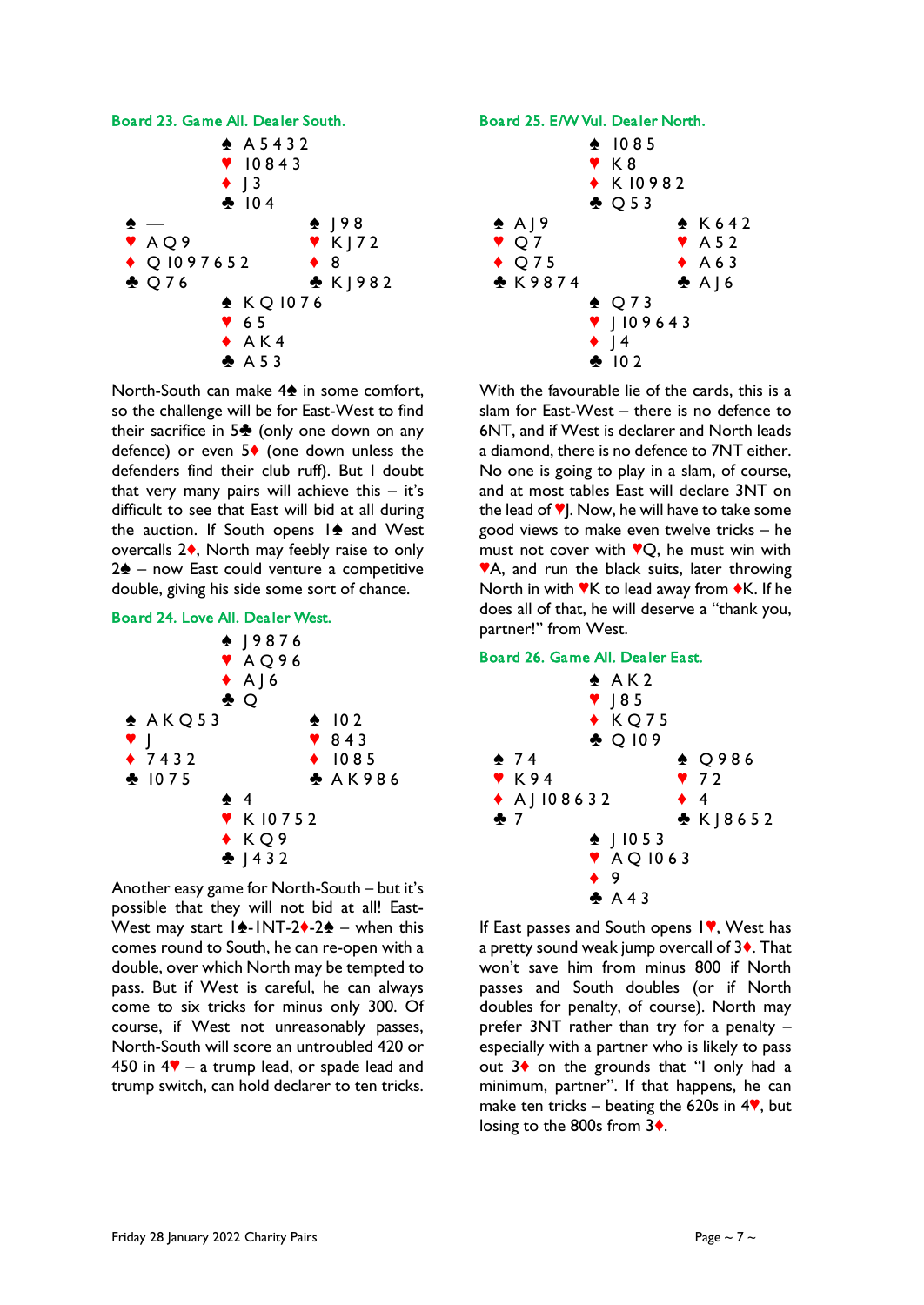

North may open  $4\spadesuit$  after two passes – but the dummy will be a severe disappointment to him, and he ought to go two down. Since the opponents can't make more than  $2\mathbf{V}$ , this will not be a wonderful result, though it will be common enough. Those Norths who adopt the more prudent approach of opening  $1\spadesuit$ , then bidding  $3\spadesuit$  after INT by South (or a pass by South and a double by West) will find their caution will rewarded on this occasion.





North will have more success in  $4\spadesuit$  this time, taking eleven tricks easily enough. But if the auction starts with  $1\spadesuit$  from North, 2 $\spadesuit$  from East and 2<sup> $\triangle$ </sup> from South, North may decide to take a match-point gamble with 3NT. That's not an unreasonable thing to do in the abstract – but bridge isn't played in the abstract, and after five rounds of diamonds, North will be a sadder and (one hopes) a wiser man.





South may open the bidding in third position, and playing four-card majors, he may very well choose IV. West will double, and East ought to respond INT rather than  $2\clubsuit$ . Now East-West need to exercise some caution – West should raise to only 2NT and East should pass, because there are no more than eight tricks available. This is easier said than done, though, and I expect quite a few pairs to stretch to the no trump game. Some of them may well make it, though, for the winning defence of attacking spades early may not be attractive to either North or South.

## Board 30. Love All. Dealer East.



A deal on which the final contract will be 3NT at thousands of tables, and the only question is overtricks. If North is declarer and East leads his fourth highest diamond, he may regret it  $-$  there are now twelve winners available by means of a minor-suit squeeze on East. Of course, North may risk the club finesse in the endgame instead, and emerge with an awful result. When South is declarer, he is likely to make eleven tricks whatever the defence.